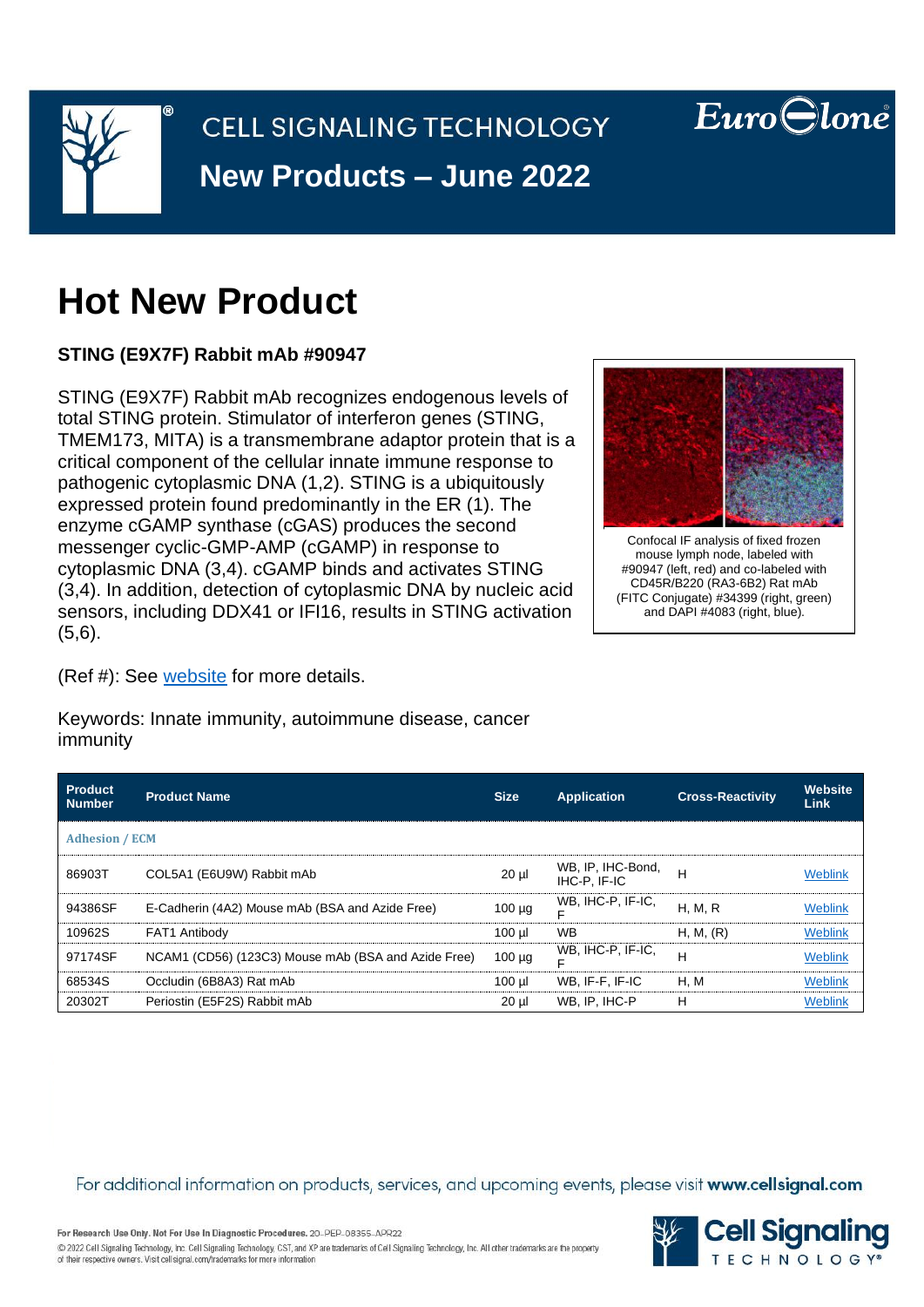| <b>Product</b><br><b>Number</b>                | <b>Product Name</b>                                                      | <b>Size</b> | <b>Application</b>       | <b>Cross-Reactivity</b> | Website<br><b>Link</b> |  |  |
|------------------------------------------------|--------------------------------------------------------------------------|-------------|--------------------------|-------------------------|------------------------|--|--|
| <b>Apoptosis</b>                               |                                                                          |             |                          |                         |                        |  |  |
| 74860SF                                        | Cleaved Caspase-3 (Asp175) (D3E9) Rabbit mAb<br>(BSA and Azide Free)     | $100 \mu g$ | IHC-P, IF-IC, F          | H, M                    | Weblink                |  |  |
| 95696SF                                        | Cleaved PARP (Asp214) (D64E10) XP® Rabbit mAb<br>(BSA and Azide Free)    | $100 \mu g$ | WB, IHC-P, IF-IC,<br>F   | H, Mk                   | Weblink                |  |  |
| <b>Cell Cycle / Checkpoint Control</b>         |                                                                          |             |                          |                         |                        |  |  |
| 62548SF                                        | Ki-67 (8D5) Mouse mAb (BSA and Azide Free)                               | $100 \mu g$ | IHC-P. IF-IC. F          | н                       | Weblink                |  |  |
| 60480SF                                        | p21 Waf1/Cip1 (DCS60) Mouse mAb<br>(BSA and Azide Free)                  | $100 \mu g$ | WB. IHC-P                | H, Mk                   | Weblink                |  |  |
| 46565SF                                        | p53 (DO-7) Mouse mAb (BSA and Azide Free)                                | $100 \mu g$ | WB, IHC-P, IF-IC,<br>F   | н                       | <b>Weblink</b>         |  |  |
| 41359SF                                        | Phospho-Rb (Ser807/811) (D20B12) XP® Rabbit mAb<br>(BSA and Azide Free)  | $100 \mu g$ | WB, IHC-P, IF-IC,<br>F   | H, M, R, Mk             | <b>Weblink</b>         |  |  |
| <b>Chromatin Regulation / Nuclear Function</b> |                                                                          |             |                          |                         |                        |  |  |
| 52626S                                         | GATAD2B (E2G4R) Rabbit mAb                                               | $100$ µl    | <b>WB</b>                | H, M, R, Mk             | Weblink                |  |  |
| 73098S                                         | GATAD2B (E4I8Y) Rabbit mAb                                               | $100$ µl    | <b>WB</b>                | H, M, R, Mk             | <b>Weblink</b>         |  |  |
| 85449S                                         | JMJD7 (E8J8Q) Rabbit mAb                                                 | $100$ $\mu$ | <b>WB</b>                | H, R, Mk                | <b>Weblink</b>         |  |  |
| 87162S                                         | PHF19 (E8P4D) Rabbit mAb                                                 | $100$ $\mu$ | WB, IP, ChIP             | H, M, R, Mk             | <b>Weblink</b>         |  |  |
| 65992S                                         | PSPC1 (E7L8B) Rabbit mAb                                                 | $100$ µl    | WB, IF-IC                | H, M, (R)               |                        |  |  |
| <b>Cytoskeletal Signaling</b>                  |                                                                          |             |                          |                         |                        |  |  |
| 62114S                                         | CAPZA1 (E3U1G) Rabbit mAb                                                | $100$ µl    | <b>WB</b>                | H, M, R                 | Weblink                |  |  |
| 10333S                                         | CAPZB (E4H6C) Rabbit mAb                                                 | $100$ µl    | <b>WB</b>                | H, M, R                 | <b>Weblink</b>         |  |  |
| 56551S                                         | DOCK5 (E6R9W) Rabbit mAb                                                 | $100$ µl    | WB, IP                   | н                       | Weblink                |  |  |
| 46251S                                         | Keratin 14 Antibody                                                      | $100$ µl    | WB                       | H, M, R                 | Weblink                |  |  |
| 69319SF                                        | a-Smooth Muscle Actin (1A4) Mouse mAb<br>(BSA and Azide Free)            | $100 \mu g$ | WB, IHC-P                | H, M, R                 | Weblink                |  |  |
| <b>Developmental Biology</b>                   |                                                                          |             |                          |                         |                        |  |  |
| 72528S                                         | Human EGF Recombinant Protein                                            | $100 \mu g$ | $\overline{\phantom{a}}$ |                         | Weblink                |  |  |
| 87548S                                         | Mouse FGF-basic/FGF2 Recombinant Protein                                 | $50 \mu g$  | $\blacksquare$           |                         | Weblink                |  |  |
| 87179T                                         | HIF-2α (E7K6E) Rabbit mAb                                                | 20 µl       | WB, ChIP                 | н                       | Weblink                |  |  |
| 60770T                                         | MITF (D5) Mouse mAb                                                      | 20 µl       | IHC-P, IF-IC             | н                       | <b>Weblink</b>         |  |  |
| 42028S                                         | Human PDGF-AA Recombinant Protein                                        | $10 \mu g$  |                          | $\overline{a}$          | <b>Weblink</b>         |  |  |
| 25330S                                         | RUNX3/AML2 (D6E2) Rabbit mAb<br>(Alexa Fluor <sup>®</sup> 488 Conjugate) | $100$ µl    | F                        | H, M, R                 | Weblink                |  |  |
| 81849S                                         | RUNX3/AML2 (D6E2) Rabbit mAb<br>(Alexa Fluor <sup>®</sup> 647 Conjugate) | $100$ $\mu$ | F                        | H, M, R                 | <b>Weblink</b>         |  |  |
| 50850S                                         | TWIST1 (E2M5V) Rabbit mAb                                                | $100$ µl    | IHC-P                    | м                       | Weblink                |  |  |
| <b>Glucose / Energy Metabolism</b>             |                                                                          |             |                          |                         |                        |  |  |
| 40941S                                         | IGF-II (E3F3N) Rabbit mAb                                                | $100$ µl    | WB                       | H, M, R                 | <b>Weblink</b>         |  |  |

For additional information on products, services, and upcoming events, please visit www.cellsignal.com



For Research Use Only. Not For Use In Diagnostic Procedures. 20-PEP-08355-APR22 @ 2022 Cell Signaling Technology, Inc. Cell Signaling Technology, CST, and XP are trademarks of Cell Signaling Technology, Inc. All other trademarks are the property<br>of their respective owners. Visit cellsignal.com/tradema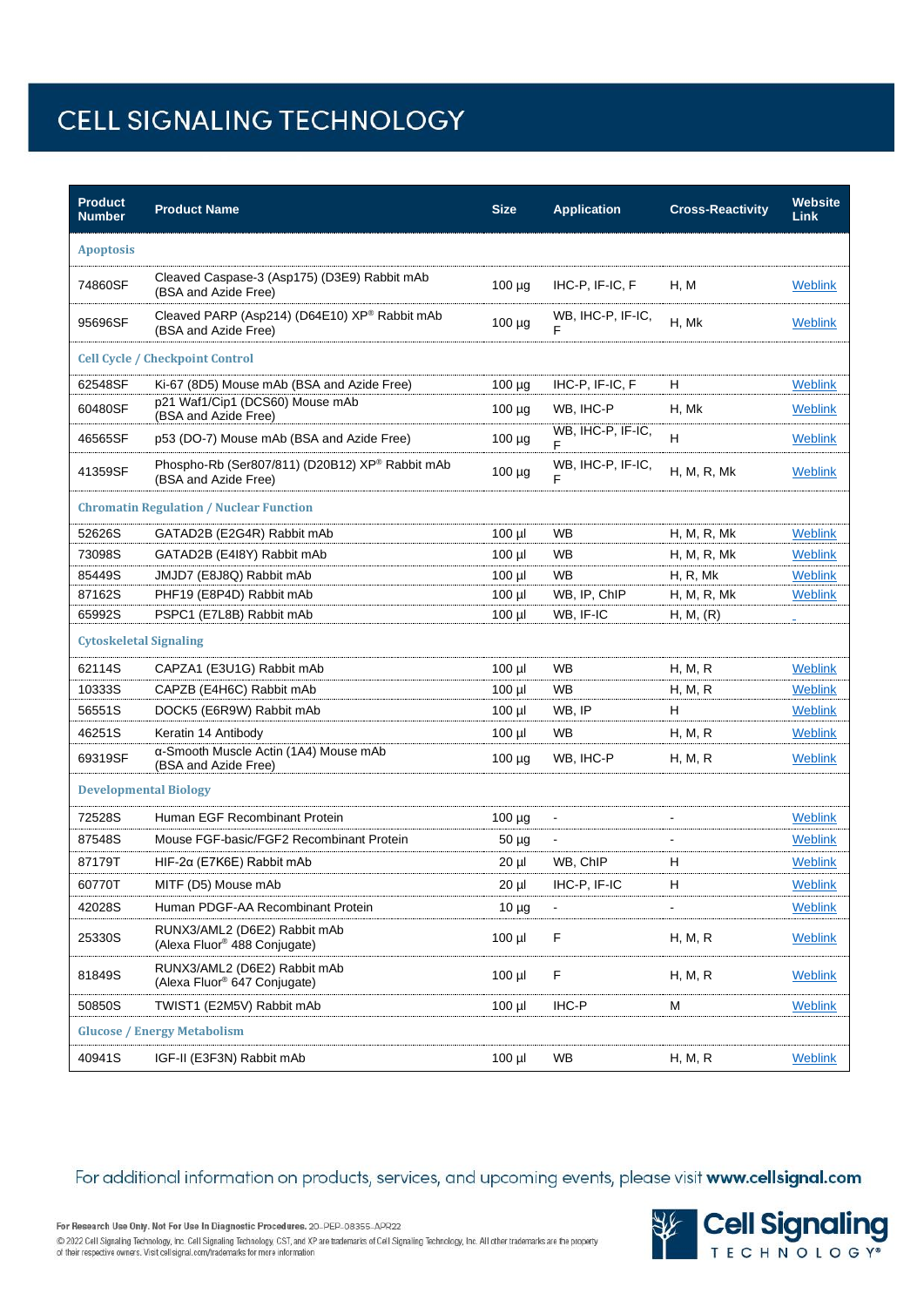| <b>Product</b><br><b>Number</b>    | <b>Product Name</b>                                                               | <b>Size</b> | <b>Application</b>               | <b>Cross-Reactivity</b> | Website<br><b>Link</b> |  |  |
|------------------------------------|-----------------------------------------------------------------------------------|-------------|----------------------------------|-------------------------|------------------------|--|--|
| <b>Immunology and Inflammation</b> |                                                                                   |             |                                  |                         |                        |  |  |
| 47359SF                            | CD3ε (D4V8L) Rabbit mAb (BSA and Azide Free)                                      | 100 µg      | WB, IHC-Bond,<br>IHC-P           | М                       | <b>Weblink</b>         |  |  |
| 32814S                             | CD7 (E4G1Q) XP® Rabbit mAb                                                        | $100$ $\mu$ | WB, IHC-Bond,<br>IHC-P           | H                       | <b>Weblink</b>         |  |  |
| 32814T                             | CD7 (E4G1Q) XP® Rabbit mAb                                                        | $20 \mu$    | WB, IHC-Bond,<br>IHC-P           | н                       | <b>Weblink</b>         |  |  |
| 53986C                             | PathScan® Phospho-CrkL (Tyr207) Sandwich ELISA Kit                                | 1 Kit       | <b>ELISA</b>                     | н                       | <b>Weblink</b>         |  |  |
| 49392S                             | DOCK2 (E7X1P) Rabbit mAb                                                          | $100$ $\mu$ | WB, IP                           | н                       | <b>Weblink</b>         |  |  |
| 87015S                             | Human GM-CSF Recombinant Protein                                                  | $20 \mu g$  |                                  | $\blacksquare$          | <b>Weblink</b>         |  |  |
| 87791SF                            | Granzyme B (E5V2L) Rabbit mAb (Mouse Specific)<br>(BSA and Azide Free)            | $100 \mu g$ | WB, IHC-Bond,<br>IHC-P, F        | М                       | Weblink                |  |  |
| 29881S                             | GUCY2C (E1Q6S) Rabbit mAb                                                         | $100$ µl    | WB, IP, IF-IC                    | н                       | <b>Weblink</b>         |  |  |
| 37517S                             | GUCY2C (E6I2U) Rabbit mAb                                                         | $100$ $\mu$ | WB, IP, IHC-P                    | H                       | <b>Weblink</b>         |  |  |
| 50384S                             | IgA (N1CLA) Mouse mAb                                                             | $100$ $\mu$ | IHC-Bond, IHC-P                  | н                       | <b>Weblink</b>         |  |  |
| 33469S                             | IgG (RWP49) Mouse mAb                                                             | 100 µl      | IHC-Bond, IHC-P                  | н                       | <b>Weblink</b>         |  |  |
| 54059S                             | Human IL-1ß Recombinant Protein                                                   | $10 \mu g$  |                                  |                         | Weblink                |  |  |
| 95742SF                            | IL-2Rα/CD25 (E9W2J) XP® Rabbit mAb<br>(BSA and Azide Free)                        | $100 \mu g$ | WB, IHC-Bond,<br>IHC-P, IF-F, F  | М                       | <b>Weblink</b>         |  |  |
| 98018S                             | Mouse IL-3 Recombinant Protein                                                    | $10 \mu g$  | $\qquad \qquad \blacksquare$     | $\blacksquare$          | <b>Weblink</b>         |  |  |
| 64063S                             | Mouse IL-7 Recombinant Protein                                                    | $10 \mu$ g  | $\blacksquare$                   |                         | <b>Weblink</b>         |  |  |
| 79627S                             | Human IL-13 Recombinant Protein                                                   | $10 \mu$ g  | $\Box$                           | $\overline{a}$          | <b>Weblink</b>         |  |  |
| 84087S                             | Human β-NGF Recombinant Protein                                                   | $20 \mu g$  |                                  |                         | Weblink                |  |  |
| 74906S                             | OAS3 (E4X7Z) Rabbit mAb                                                           | $100 \mu$   | <b>WB</b>                        | н                       | <b>Weblink</b>         |  |  |
| 60847SF                            | PD-1 (EH33) Mouse mAb (IHC-Specific)<br>(BSA and Azide Free)                      | $100 \mu g$ | IHC-Bond, IHC-P                  | H                       | <b>Weblink</b>         |  |  |
| 39356SF                            | PD-L1 (405.9A11) Mouse mAb (BSA and Azide Free)                                   | $100 \mu g$ | WB, IHC-P                        | H                       | <b>Weblink</b>         |  |  |
| 24224SF                            | PD-L1 (Extracellular Domain Specific) (E1J2J™)<br>Rabbit mAb (BSA and Azide Free) | $100 \mu g$ | WB, IHC-P                        | н                       | Weblink                |  |  |
| 37908S                             | SERPINB9 (E9J8J) XP® Rabbit mAb                                                   | $100$ $\mu$ | WB, IHC-P                        | H                       | <b>Weblink</b>         |  |  |
| 37908T                             | SERPINB9 (E9J8J) XP® Rabbit mAb                                                   | $20 \mu$    | WB, IHC-P                        | н                       | <b>Weblink</b>         |  |  |
| 58551S                             | SERPINB9 (E9X9Z) Rabbit mAb                                                       | $100$ $\mu$ | WB.F                             | H                       | <b>Weblink</b>         |  |  |
| 88845SF                            | Phospho-Stat1 (Tyr701) (58D6) Rabbit mAb<br>(BSA and Azide Free)                  | $100 \mu g$ | WB, IHC-P, IF-IC,<br>F           | H, M                    | <b>Weblink</b>         |  |  |
| 73533SF                            | Phospho-Stat3 (Tyr705) (D3A7) XP® Rabbit mAb<br>(BSA and Azide Free)              | $100 \mu g$ | WB, IHC-Bond,<br>IHC-P, IF-IC, F | H, M, R, Mk             | Weblink                |  |  |
| 51879SF                            | Phospho-Stat5 (Tyr694) (C11C5) Rabbit mAb<br>(BSA and Azide Free)                 | $100 \mu g$ | WB, IHC-P, F                     | H, M                    | Weblink                |  |  |
| 90947S                             | STING (E9X7F) Rabbit mAb                                                          | $100$ $\mu$ | IF-F, IF-IC, $F$                 | H, M                    | <b>Weblink</b>         |  |  |
| 16769S                             | Human TNF-α Recombinant Protein                                                   | $10 \mu$ g  |                                  |                         | <b>Weblink</b>         |  |  |
| 24095S                             | Mouse TNF-α Recombinant Protein                                                   | $20 \mu g$  | $\blacksquare$                   |                         | <b>Weblink</b>         |  |  |
| 87804S                             | Tox3 Antibody                                                                     | $100$ $\mu$ | WB.                              | H                       | <b>Weblink</b>         |  |  |
| <b>Infectious Diseases</b>         |                                                                                   |             |                                  |                         |                        |  |  |
| 19595S                             | SARS-CoV-2 2'-O-ribose Methyltransferase (E6N2C)<br>Rabbit mAb                    | $100$ $\mu$ | WB                               | Vir                     | <b>Weblink</b>         |  |  |
| 93220S                             | SARS-CoV-2 3C-Like Protease (E9A1K) Rabbit mAb                                    | $100$ $\mu$ | WB                               | Vir                     | <b>Weblink</b>         |  |  |

For additional information on products, services, and upcoming events, please visit www.cellsignal.com



@ 2022 Cell Signaling Technology, Inc. Cell Signaling Technology, CST, and XP are trademarks of Cell Signaling Technology, Inc. All other trademarks are the property<br>of their respective owners. Visit cellsignal.com/tradema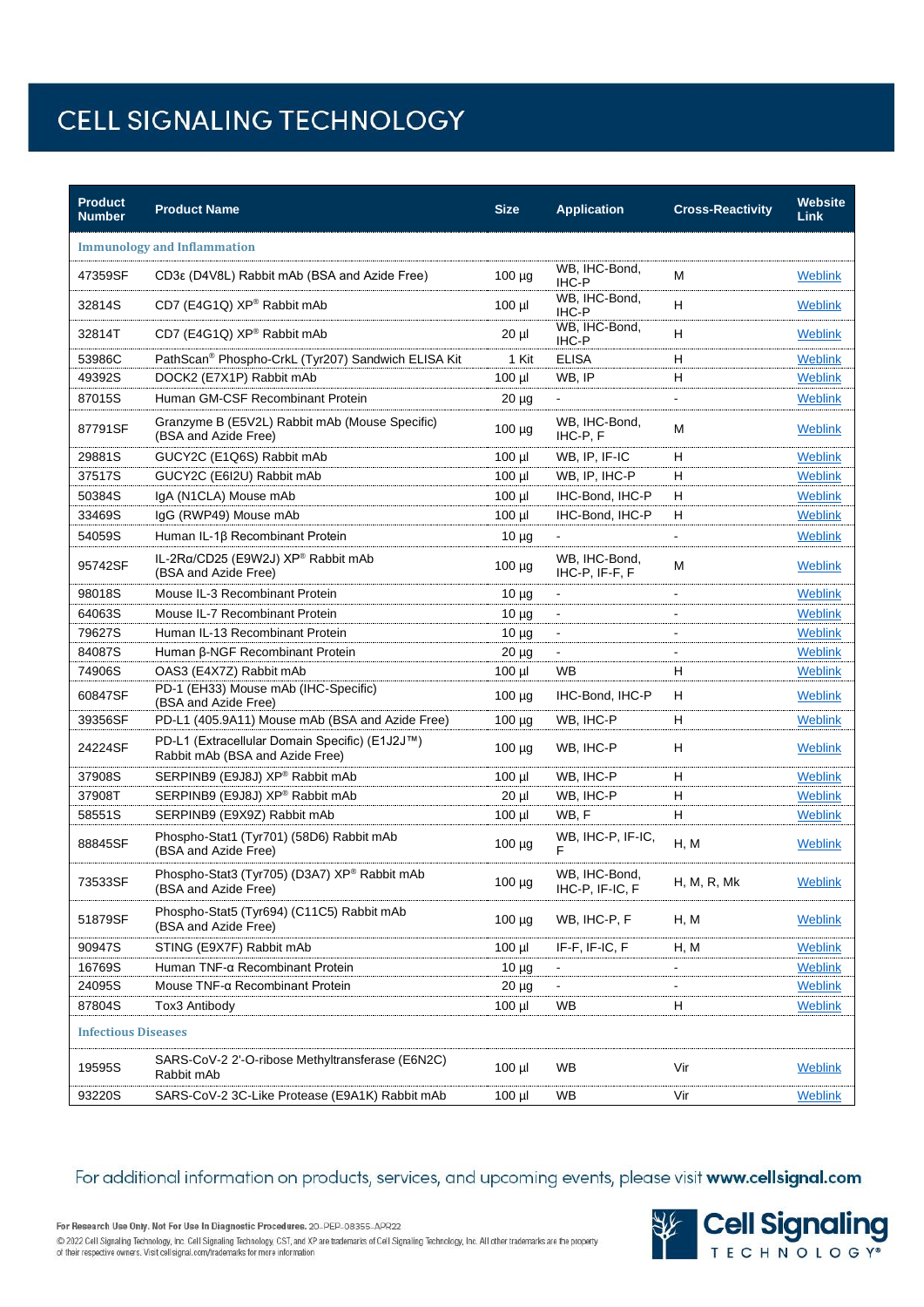| <b>Product</b><br><b>Number</b>        | <b>Product Name</b>                                                                                         | <b>Size</b> | <b>Application</b>            | Cross-<br><b>Reactivity</b>                     | <b>Website</b><br><b>Link</b> |  |  |
|----------------------------------------|-------------------------------------------------------------------------------------------------------------|-------------|-------------------------------|-------------------------------------------------|-------------------------------|--|--|
| <b>MAP Kinase Signaling</b>            |                                                                                                             |             |                               |                                                 |                               |  |  |
| 77955SF                                | Phospho-c-Jun (Ser73) (D47G9) XP® Rabbit mAb<br>(BSA and Azide Free)                                        | $100 \mu g$ | WB, IHC-P, IF-<br>F. IF-IC. F | H, M, R, Mk, Pg                                 | Weblink                       |  |  |
| 62979SF                                | Phospho-p38 MAPK (Thr180/Tyr182) (D3F9) XP®<br>Rabbit mAb (BSA and Azide Free)                              | $100 \mu g$ | WB, IHC-P, IF-<br>IC, F       | H, M, R, Mk, Mi,<br>Pg, Sc                      | Weblink                       |  |  |
| 45899SF                                | Phospho-p44/42 MAPK (Erk1/2) (Thr202/Tyr204)<br>(D13.14.4E) XP <sup>®</sup> Rabbit mAb (BSA and Azide Free) | $100 \mu g$ | WB, IHC-P, IF-<br>IC.F        | H, M, R, Hm, Mk,<br>Mi, Dm, Z, B, Dg,<br>Pg, Sc | Weblink                       |  |  |
| 55773SF                                | Phospho-p90RSK (Thr359) (D1E9) Rabbit mAb<br>(BSA and Azide Free)                                           | $100 \mu g$ | WB, IHC-P, IF-<br>IC          | H, Mk                                           | <b>Weblink</b>                |  |  |
| 58328SF                                | Phospho-SAPK/JNK (Thr183/Tyr185) (81E11)<br>Rabbit mAb (BSA and Azide Free)                                 | $100 \mu g$ | WB, IHC-P                     | H, M, R, Dm, Sc                                 | Weblink                       |  |  |
| <b>Metabolism</b>                      |                                                                                                             |             |                               |                                                 |                               |  |  |
| 63536S                                 | PGK1 (E9R7O) Rabbit mAb                                                                                     | $100$ $\mu$ | <b>WB</b>                     | H, M, R                                         | <b>Weblink</b>                |  |  |
| 49381S                                 | Pyruvate Carboxylase (E6S3A) Rabbit mAb                                                                     | $100$ $\mu$ | <b>WB</b>                     | H, M, R                                         | <b>Weblink</b>                |  |  |
| 84476S                                 | SOAT1 (E5O4K) Rabbit mAb                                                                                    | $100$ $\mu$ | WB, IP                        | H                                               | <b>Weblink</b>                |  |  |
| <b>Motif Antibodies</b>                |                                                                                                             |             |                               |                                                 |                               |  |  |
| 68517S                                 | PTMScan® Control Peptides Symmetric Di-Methyl<br>Arginine                                                   | $100$ $\mu$ | ÷,                            |                                                 | <b>Weblink</b>                |  |  |
| Neuroscience                           |                                                                                                             |             |                               |                                                 |                               |  |  |
| 39561SF                                | Phospho-CREB (Ser133) (87G3) Rabbit mAb<br>(BSA and Azide Free)                                             | 100 µg      | WB, IHC-P, IF-<br>F. IF-IC. F | H, M, R                                         | <b>Weblink</b>                |  |  |
| 58595S                                 | MAP1B Antibody                                                                                              | $100$ µl    | WB, IF-F, IF-IC               | H, M, R                                         | Weblink                       |  |  |
| 57187S                                 | MAP1S (E3P5Z) Rabbit mAb                                                                                    | $100$ $\mu$ | <b>WB</b>                     | М                                               | <b>Weblink</b>                |  |  |
| PI3K / Akt Signaling                   |                                                                                                             |             |                               |                                                 |                               |  |  |
| 80722SF                                | Phospho-Akt (Thr308) (D25E6) XP® Rabbit mAb<br>(BSA and Azide Free)                                         | $100 \mu g$ | WB, IF-IC, F                  | H, M, R, Mk                                     | <b>Weblink</b>                |  |  |
| 54932SF                                | Phospho-mTOR (Ser2448) (49F9) Rabbit mAb<br>(IHC Specific) (BSA and Azide Free)                             | $100 \mu g$ | IHC-P                         | н                                               | <b>Weblink</b>                |  |  |
| <b>Protein Folding and Trafficking</b> |                                                                                                             |             |                               |                                                 |                               |  |  |
| 72312S                                 | TSG101 (E6V1X) Rabbit mAb                                                                                   | $100$ $\mu$ | <b>WB</b>                     | H, M, R                                         | <b>Weblink</b>                |  |  |
| <b>RTK</b>                             |                                                                                                             |             |                               |                                                 |                               |  |  |
| 64191SF                                | Phospho-CSF-1R/M-CSF-R (Tyr723) (49C10)<br>Rabbit mAb (BSA and Azide Free)                                  | $100 \mu g$ | WB, IHC-P                     | H, M                                            | Weblink                       |  |  |

For additional information on products, services, and upcoming events, please visit www.cellsignal.com